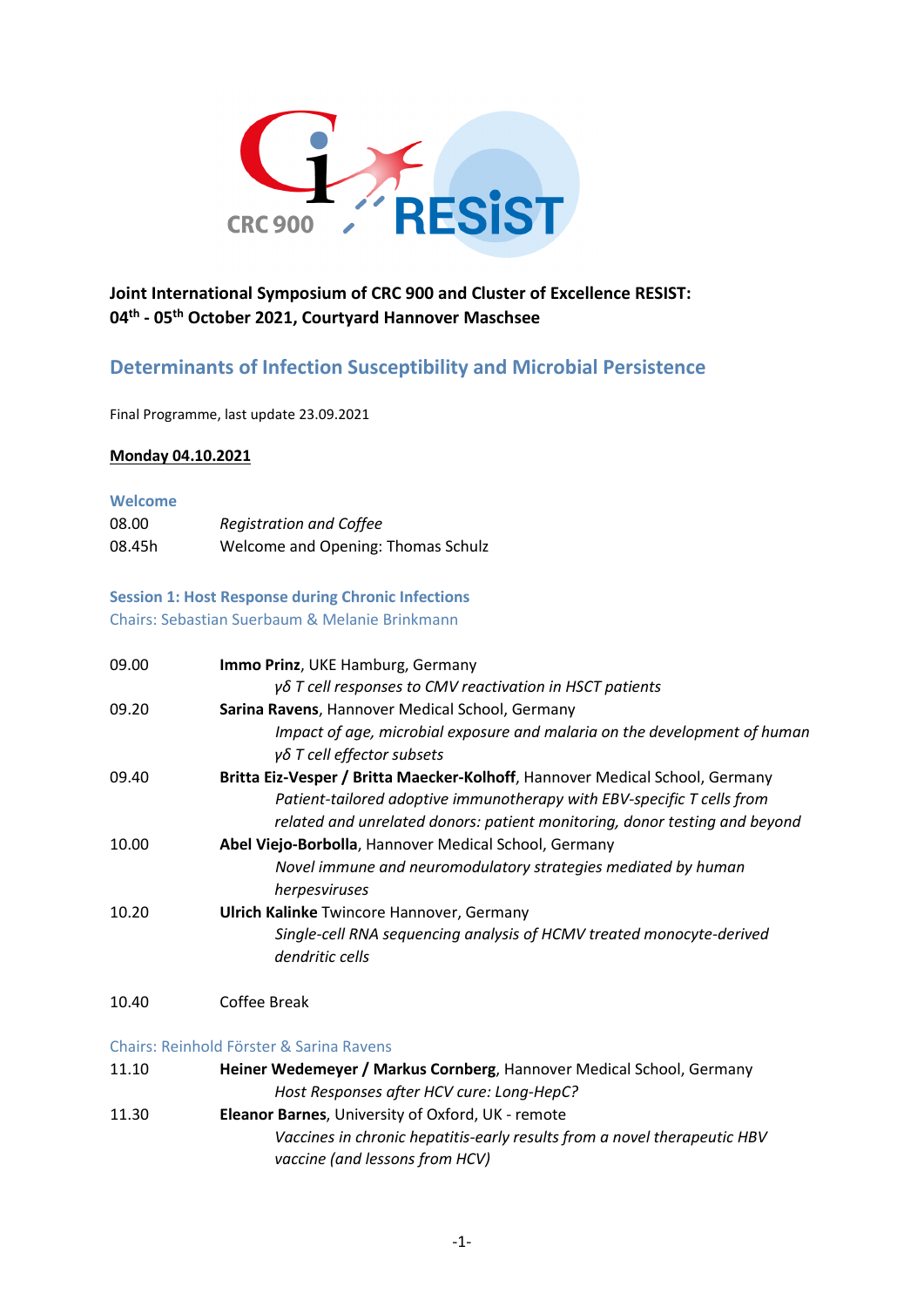| Thomas Pietschmann / Dorothea Bankwitz, Twincore Hannover, Germany         |
|----------------------------------------------------------------------------|
| Correlates of humoral immune protection in acute resolving and chronic HCV |
| infection                                                                  |
| Maura Dandri, UKE Hamburg, Germany                                         |
| Determinants of HBV and HDV infection susceptibility and activity          |
|                                                                            |

*12.50 Lunch*

## **Session 2: Microbial Communities and Host Response** Chairs: Dirk Schlüter & Marco Galardini

| 14.00 | Sebastian Suerbaum, Ludwig-Maximilians-University München, Germany          |
|-------|-----------------------------------------------------------------------------|
|       | Helicobacter pylori genome and methylome evolution during chronic infection |
| 14.20 | Burkhard Tümmler, Hannover Medical School, Germany                          |
|       | Microevolution of Pseudomonas aeruginosa in cystic fibrosis airways         |
| 14.40 | Till Strowig, HZI Braunschweig, Germany                                     |
|       | Exploring microbial competition for the next generation of anti-infectives  |
| 15.00 | <b>Guntram Graßl, Hannover Medical School, Germany</b>                      |
|       | Salmonella effectors mediating intracellular survival in macrophages        |
|       |                                                                             |

## 15.20 Coffee Break

## Chairs: Christine Josenhans & Burkhard Tümmler

| 15.50 | Franziska Faber, Julius-Maximilians-University Würzburg, Germany       |
|-------|------------------------------------------------------------------------|
|       | The metabolic footprint of commensal Clostridia and Erysipelotrichia   |
| 16.20 | Felix M. Key, MPI Infection Biology Berlin, Germany                    |
|       | On-person adaptive evolution of Staphylococcus aureus during atopic    |
|       | dermatitis increases disease severity                                  |
| 16.50 | Pradeep Singh, University of Washington, USA, USA - remote             |
|       | Pathogen Diversification During a Human Infection, Lessons from Cystic |
|       | Fibrosis                                                               |

*18.00 Social Event*

*20.00 Conference Dinner*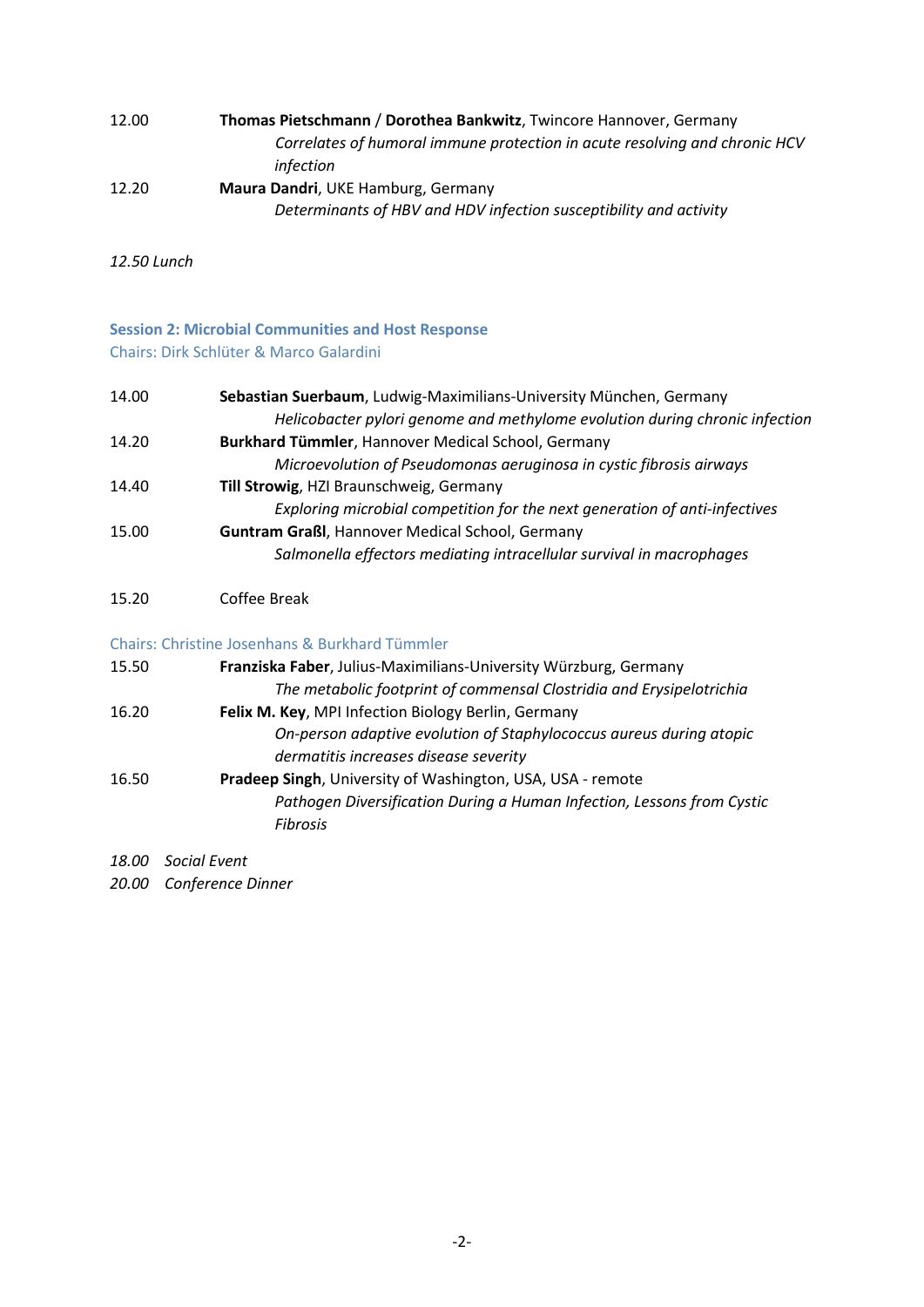## **Tuesday 05.10.2021**

#### **Get together**

08.00 Venue opens, Coffee, Tea

### **Session 3: SARS-CoV-2 / Covid-19**

Chairs: Thomas Pietschmann & Sabrina Schreiner

| 09.00 | John Ziebuhr, Justus-Liebig-University Gießen, Germany               |
|-------|----------------------------------------------------------------------|
|       | Coronavirus replicase gene-encoded nucleotidyltransferase activities |
| 09.30 | Volker Thiel, University of Bern, Switzerland - remote               |
|       | SARS-CoV-2: from gene to function                                    |
| 10.00 | Wendy S. Barclay, Imperial College, UK - remote                      |
|       | Evolution of the spike cleavage site in SARS-CoV-2 enhances airborne |
|       | transmission                                                         |

10.30 Coffee break

### Chairs: Susanne Eschenburg & Ulrich Kalinke

| 11.00 | Thomas Krey, University Lübeck, Germany                                      |
|-------|------------------------------------------------------------------------------|
|       | Identification and characterization of neutralizing antibodies targeting the |
|       | spike protein of 6-Coronaviruses                                             |
| 11.20 | Reinhold Förster, Hannover Medical School, Germany                           |
|       | Immune responses against SARS-CoV-2 variants after heterologous and          |
|       | homologous mRNA- and vector-based vaccination                                |
| 11.40 | Kay Grünewald, CSSB Hamburg, Germany                                         |
|       | Structural cell biology reveals a molecular pore spanning the double         |
|       | membrane of the coronavirus replication organelle                            |
| 12.00 | Luka Cicin-Sain, HZI Braunschweig, Germany                                   |
|       | Long-term protection against SARS-CoV2 by a single shot immunization with    |
|       | a herpesvirus based vaccine vector.                                          |
|       |                                                                              |

12.30 Lunch

### **Session 4: Innate Immunity and Intrinsic Response**

### Chairs: Britta Eiz-Vesper & Abel Viejo-Borbolla

| 13.30 | Susan Weiss, University of Pennsylvania, USA - remote                                      |
|-------|--------------------------------------------------------------------------------------------|
|       | Coronavirus activation and antagonism of double-stranded RNA induced<br>antiviral pathways |
| 14.00 | Olivia Majer, MPI Infektionsbiologie Berlin, Germany                                       |
|       | Compartmentalized signalling control of endosomal TLRs maintains immune                    |
|       | tolerance to self-nucleic acids                                                            |
| 14.30 | Beate Sodeik, Hannover Medical School, Germany                                             |
|       | On host proteins promoting or restricting the function of herpesviral capsids              |
| 14.50 | Christine Goffinet, Charité Berlin, Germany                                                |
|       | Single Cell RNA-Sequencing Reveals Forced Transcriptional Modulation and                   |
|       | Impaired Immunity upon HIV-1 Reactivation in CD4+ T-Cells                                  |
| 15.10 | Melanie Brinkmann, TU Braunschweig / Stephan Halle, MHH, Germany                           |
|       | Herpesviruses meet innate immunity                                                         |